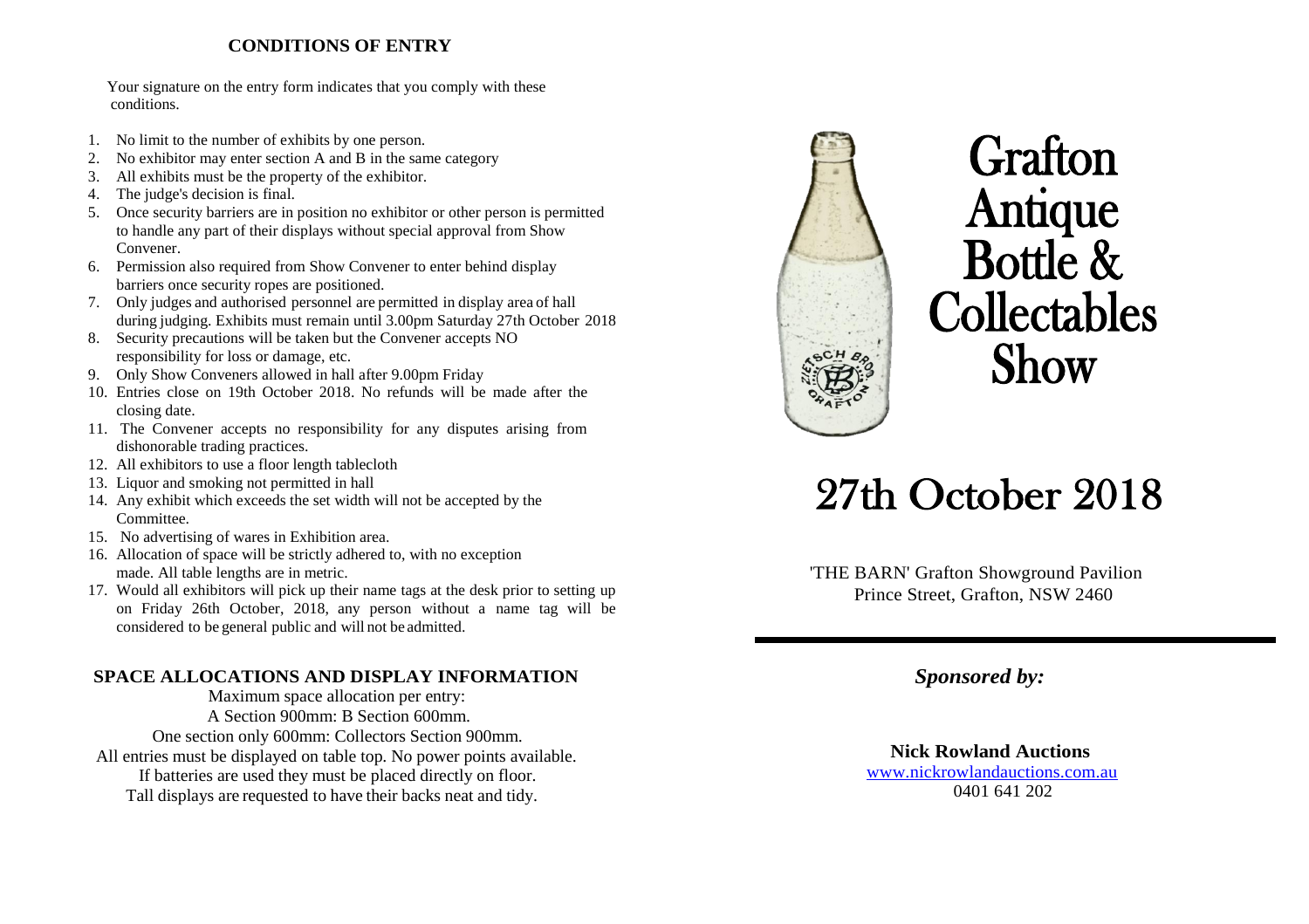|     | Exact number of items per entry                | Section A<br>900mm | Section B<br>$600$ mm |
|-----|------------------------------------------------|--------------------|-----------------------|
| 1.  |                                                | 12                 | 8                     |
| 2.  |                                                | 12                 | 8                     |
| 3.  |                                                | 12                 | 8                     |
| 4.  |                                                | 12                 | 8                     |
| .5. |                                                | 12                 | 8                     |
| 6.  | Black Glass Goldfield Types (plain) after 1850 | 12                 | 8                     |
| 7.  |                                                | 12                 | 8                     |
| 8.  | Bottles from One Town, Suburb or Company       | 12                 | 8                     |
| 9.  |                                                | 12                 | 8                     |
| 10. | Crown Seal Soft drinks (ceramic label) general | 12                 | 8                     |
| 11. |                                                | 12                 | 8                     |
| 12. | Fruit Jars&/OR Produce Jars                    | 12                 | 8                     |
| 13. |                                                | 12                 | 8                     |
| 14. |                                                | 12                 | 8                     |
| 15. |                                                | 12                 | 8                     |
| 16. |                                                | 12                 | 8                     |
| 17. |                                                |                    |                       |
| 18. |                                                | 12                 | 8                     |

### **ONE SECTION ONLY 600mm**

| 19. |                                                                               | 8              |
|-----|-------------------------------------------------------------------------------|----------------|
| 20. | Aerated Waters general (glass only) Codds, Lamonts, Torpedos etc              | 8              |
| 21. |                                                                               | 8              |
| 22. |                                                                               | 1              |
| 23. |                                                                               | 8              |
| 24. |                                                                               | 8              |
| 25. |                                                                               | 8              |
| 26. |                                                                               | 8              |
| 27. |                                                                               | 8              |
| 28. |                                                                               | 8              |
| 29. |                                                                               | 5              |
| 30. | Household General, Glass and/or Stone (not commercial items) (900mm)          | 8              |
| 31. |                                                                               | 8              |
| 32. |                                                                               | 8              |
| 33. |                                                                               | $\overline{2}$ |
| 34. |                                                                               | 8              |
| 35. |                                                                               | 8              |
| 36. |                                                                               | 8              |
| 37. |                                                                               | 8              |
| 38. |                                                                               | 8              |
| 39. |                                                                               | 8              |
| 40. |                                                                               | 8              |
| 41. | Garage Motor Oil Bottle                                                       | 8              |
| 42. |                                                                               | 5              |
| 43. | Ginger Beers Brown Glass General                                              | 8              |
| 44. |                                                                               |                |
| 45. |                                                                               |                |
| 46  |                                                                               | 8              |
| 47  | Junior Section Bottles Only (15 years and under (personal collection only)  8 |                |
|     |                                                                               |                |

# **CATEGORIES COLLECTORS SECTION 900mm**

| 48. Australian Pottery Australian Mixed Old<br>49. Advertising Items Australian Mixed Old | 63. Early China<br>64. Electric Jugs          |
|-------------------------------------------------------------------------------------------|-----------------------------------------------|
| 50. Animals and <i>for Birds Mixed</i>                                                    | 65. Gramophone and/ or Radios                 |
| 51. Avons General                                                                         | 66. Kitchenalia                               |
| 52. Cast Iron Ware                                                                        | 67. Kerosene Lamps                            |
| 53. Carnival Glass                                                                        | 68. Tins                                      |
| 54. Favourite Five                                                                        | $69. Tools$ (old)                             |
| 55. Model Cars                                                                            | 70. Garagenalia                               |
| 56. Murano / Art Glass                                                                    | 71. Any Category Not Mentioned Pre 1950       |
| 57. Beer Steins                                                                           | 72. Any Category Not Mentioned Post 1950      |
| 58. Tobacco Related Items                                                                 | 73. Any Category Not Mentioned                |
| 59. Early Glassware and/or Depression                                                     | 74. Ladies Choice Item Not Mentioned          |
| 60. OldToys                                                                               | 75. Junior Section Collectables (15 years and |
| 61. Paper Labels Mixed Old (bottles only)                                                 | under personal collection only)               |
| 62. Perfume Containers                                                                    |                                               |

**EXHIBITORS PLEASE NOTE:** The following conditions have been set down by the Convener and will be strictly adhered to.

**SWAP AND SELL: Exhibitors Rate \$6 per 300mm / Non Exhibitor Rate \$10.00 per 300mm**

(The Convenor reserves the right to reduce swap and sell space if necessary) All swap  $\&$  sell must have drop sheet to floor.

#### **ITINERARY**

| Early Bird Entry | $$20.00$ from $2pm$ |
|------------------|---------------------|
|                  |                     |
|                  |                     |
|                  |                     |

#### **JUDGING**

Judging will be done by competent judges. Judging will be by visual method according to quality, rarity, condition, variety, information and display.

# **AWARDS**

Prizes for:

Collectable of the Show Bottle of the Show Best Display Collectables Best Display Bottles Best Junior Collectable Best Junior Bottle

#### **SHOW CONVENER:**

Nick Rowland – 0401 641 202